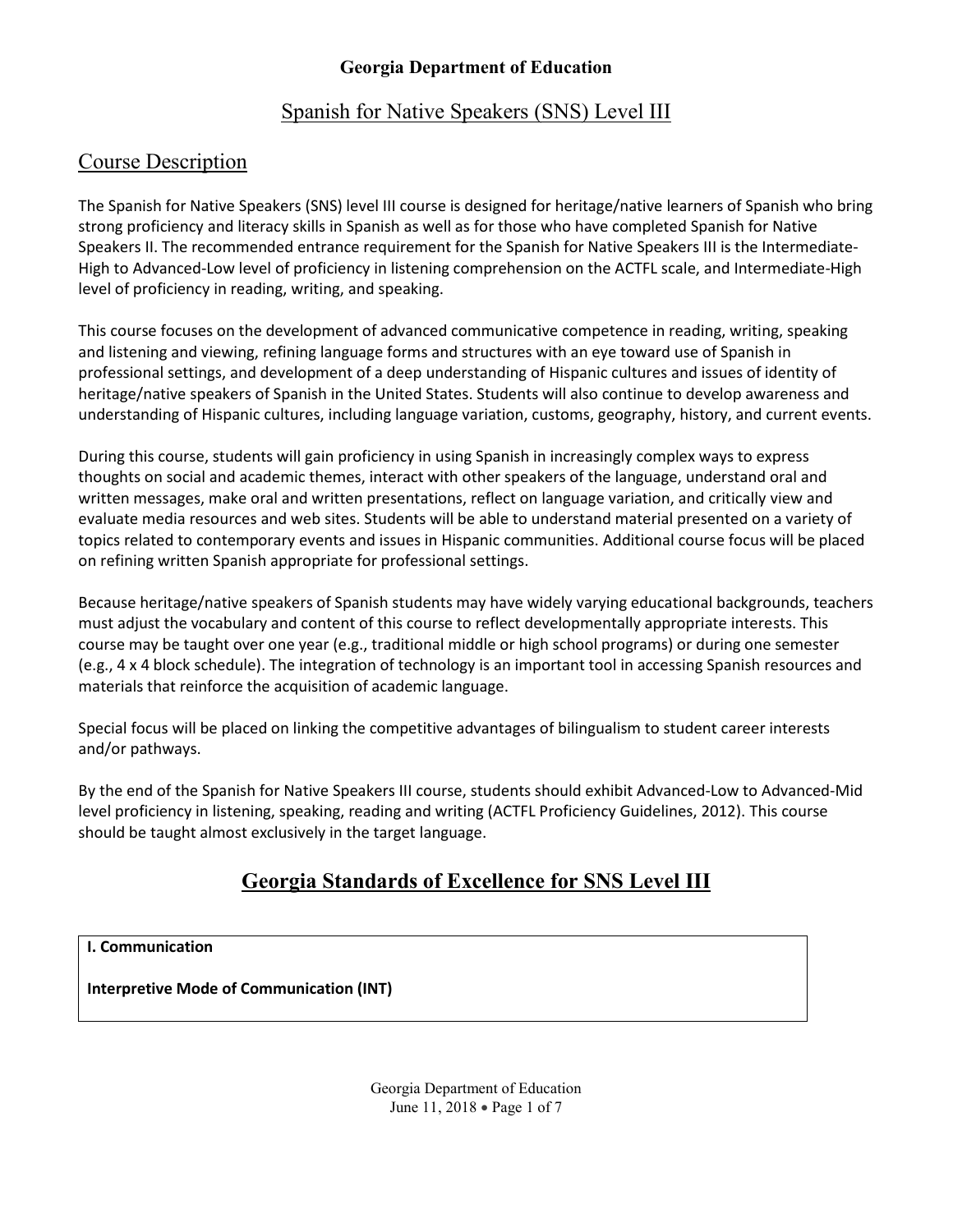| <b>SNS3.INT1</b>                                | This course should be taught almost exclusively in the target language.<br>Comprehend authentic and professional spoken and written language on<br>new and familiar topics presented through a variety of media in Spanish. |
|-------------------------------------------------|-----------------------------------------------------------------------------------------------------------------------------------------------------------------------------------------------------------------------------|
| А.                                              | Identify main ideas, supporting details and various elements, such as plot,<br>theme, setting, and characters, from a variety of written texts (both fiction<br>and non-fiction).                                           |
| В.                                              | Understand some subtleties of meaning, such as intent, humor, and tone,<br>in a variety of level-appropriate culturally authentic works in Spanish, such<br>as radio and television segments or literary passages.          |
| $C_{\cdot}$                                     | Comprehend, interpret, and react to current events and issues presented<br>through print and electronic media.                                                                                                              |
| D.                                              | Understand connected discourse                                                                                                                                                                                              |
| Е.                                              | Expand knowledge of academic and content-specific vocabulary in Spanish.                                                                                                                                                    |
| F                                               | Demonstrate Advanced-mid proficiency in listening, viewing and reading<br>comprehension.                                                                                                                                    |
| G.                                              | Comprehend regional and other variations in spoken and written Spanish.                                                                                                                                                     |
| <b>Interpersonal Mode of Communication (IP)</b> |                                                                                                                                                                                                                             |
| <b>SNS3.IP1</b>                                 | Exchange a variety of oral and written information and ideas in Spanish on<br>topics related to contemporary events and issues, utilizing cultural<br>references where appropriate.                                         |
| А.                                              | Express needs and desires.                                                                                                                                                                                                  |
| В.                                              | Share emotions and preferences.                                                                                                                                                                                             |
| C.                                              | Elicit and express opinions and information.                                                                                                                                                                                |
| D.                                              | Exchange personal reactions to spoken and written information related to<br>Hispanic cultures.                                                                                                                              |
| <b>SNS3.IP2</b>                                 | Initiate, sustain, and close oral and written exchanges in Spanish, applying<br>increasingly accurate vocabulary and structures.                                                                                            |
| Α.                                              | Participate in extended oral and written activities using the appropriate<br>tenses and discourse structures                                                                                                                |
| В.                                              | Exchange ideas clearly using level-appropriate language structures and<br>vocabulary.                                                                                                                                       |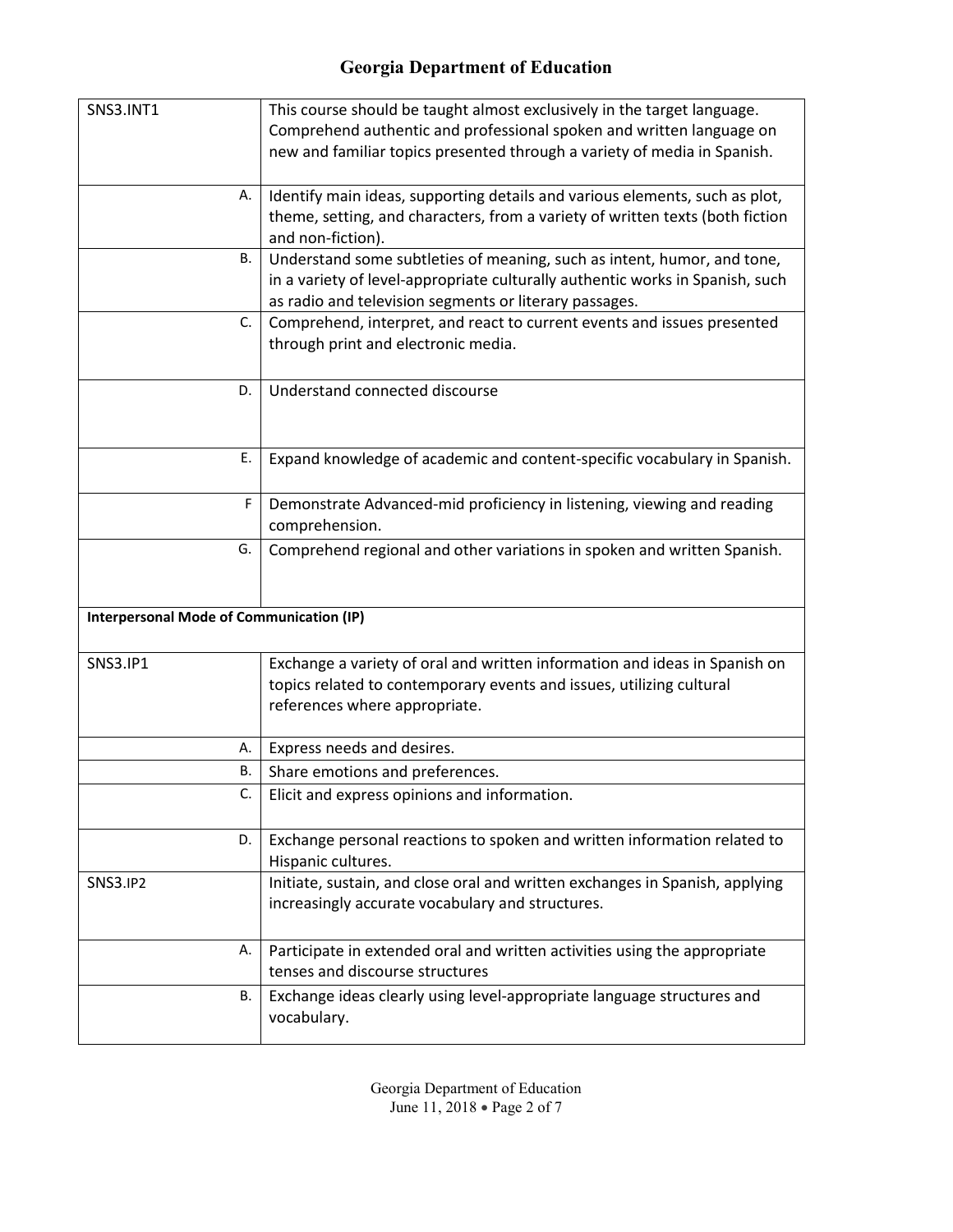| C.                                                    | Use paraphrasing, circumlocution, body language, and other creative<br>means to convey and comprehend messages.                                                                        |
|-------------------------------------------------------|----------------------------------------------------------------------------------------------------------------------------------------------------------------------------------------|
| D.                                                    | Use self-correction.                                                                                                                                                                   |
| Е.                                                    | Demonstrate Advanced-mid to Advanced-High proficiency in oral and<br>written exchanges with refined (and approaching native-like)<br>pronunciation, intonation, and writing mechanics. |
| <b>Presentational Mode of Communication (P)</b>       |                                                                                                                                                                                        |
| <b>SNS3.P1</b>                                        | Present information in Spanish orally and in writing using familiar and new<br>vocabulary, phrases, and patterns in increasingly complex discourse. The<br>students:                   |
| А.                                                    | Summarize, communicate, and expand upon main ideas and supporting<br>details from a variety of authentic language materials.                                                           |
| В.                                                    | Produce extended oral presentations using visual and technological support<br>as appropriate.                                                                                          |
| C.                                                    | Write organized compositions using visual and technological support as<br>appropriate.                                                                                                 |
| D.                                                    | Demonstrate Advanced-mid to Advanced-high proficiency in oral and<br>written presentations with respect to pronunciation, intonation, and<br>writing mechanics.                        |
| <b>SNS3.P2</b>                                        | Present student-created as well as culturally authentic stories, poems,<br>and/or skits in Spanish.                                                                                    |
| Α.                                                    | Prepare and present Hispanic poetry, skits or stories.                                                                                                                                 |
| В.                                                    | Prepare and present well-organized, thoughtful, original essays, poetry,<br>skits or stories in Spanish.                                                                               |
| <b>Cultural Perspectives, Practices, and Products</b> |                                                                                                                                                                                        |
| SNS3.PPP1                                             | Understand, describe, and discuss perspectives, practices, and products of<br>Hispanic cultures, how they are interrelated, and how they differ. The<br>students:                      |
| А.                                                    | Participate in cultural events.                                                                                                                                                        |
| В.                                                    | Discuss cultural patterns of behavior and issues of Hispanic identity in the<br>modern world.                                                                                          |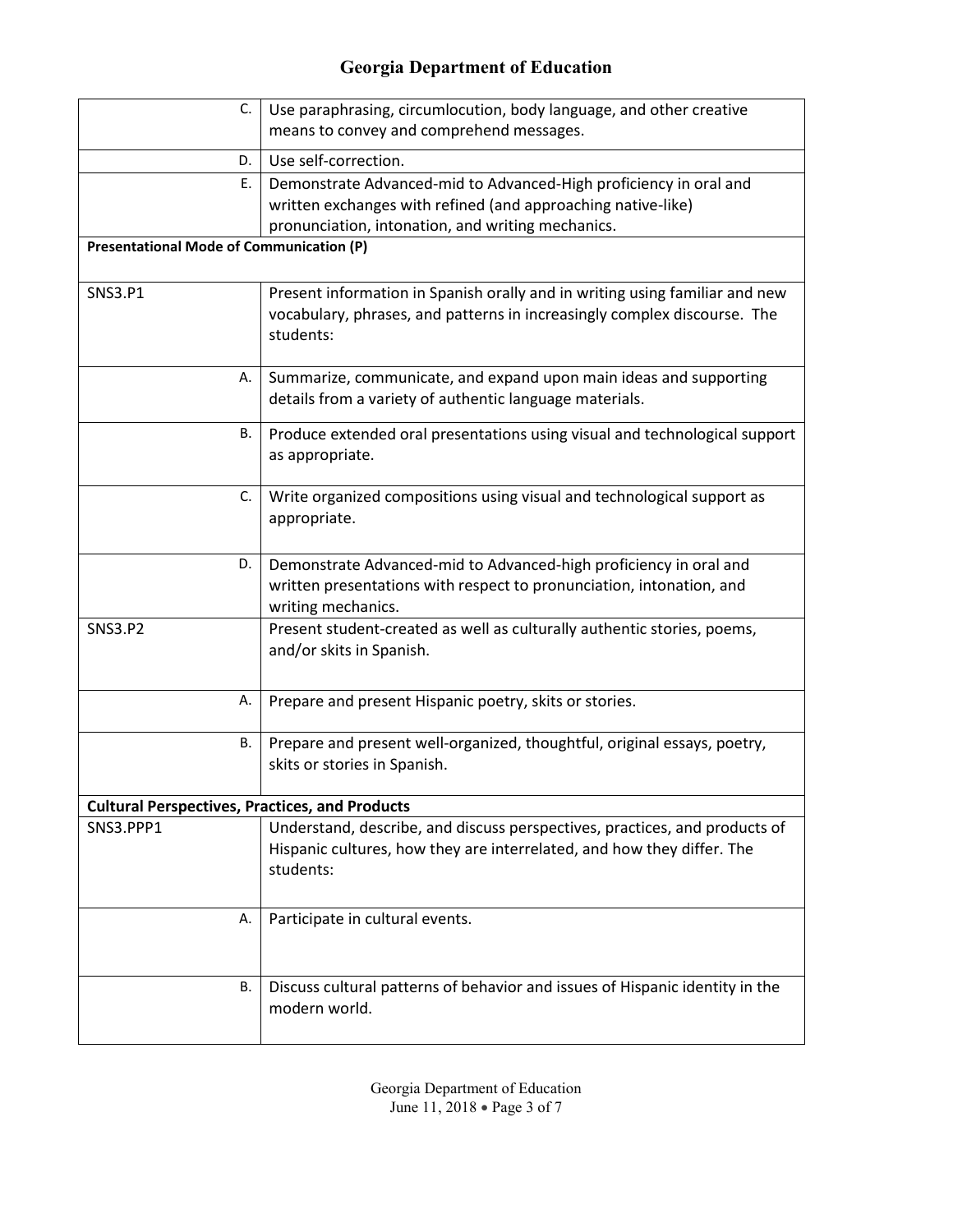| C.                                               | Identify and evaluate contributions of Hispanic cultures to the modern<br>world.                                                                                                                                                    |
|--------------------------------------------------|-------------------------------------------------------------------------------------------------------------------------------------------------------------------------------------------------------------------------------------|
| D.                                               | Compare and contrast how Spanish is used in various countries and<br>communities, in formal and informal settings, and by people from varying<br>backgrounds. Articulate and support arguments from various cultural<br>viewpoints. |
| Е.                                               | Research and report on the history and development of Hispanic cultures<br>and communities.                                                                                                                                         |
| <b>Connections, Comparisons, and Communities</b> |                                                                                                                                                                                                                                     |
| SNS3.CCC1                                        | Reinforce and broaden knowledge of connections between Spanish and<br>other subject areas including language arts, science, history, social science,<br>mathematics, physical education, health, and/or the arts. The students:     |
| А.                                               | Report on the role of major contemporary and historical figures and events<br>from Spanish-speaking cultures.                                                                                                                       |
| В.                                               | Identify and discuss how topics studied in other subject areas relate to<br>those studied in Spanish class.                                                                                                                         |
| C.                                               | Discuss how the viewpoints of people in Spanish-speaking communities are<br>reflected in their practices and products, such as political systems, art,<br>architecture, music, and literature.                                      |
| SNS3.CCC2                                        | Investigate the similarities and differences that exist within and among<br>Spanish-speaking cultures. The students:                                                                                                                |
| А.                                               | Discuss the influence of historical and current events and issues in and<br>beyond Spanish-speaking countries and communities                                                                                                       |
| В.                                               | Discuss the variety of perspectives of the Spanish-speaking community<br>regarding current issues and events in the United States.                                                                                                  |
| C.                                               | Recognize and discuss local, regional, and national differences in Spanish<br>speaking countries, i.e., political organization, history, economic<br>development, etc.                                                              |
| SNS3.CCC3                                        | Expand knowledge of the English language through the study and analysis<br>of the Spanish language. The students:                                                                                                                   |
| А.                                               | Compare linguistic elements of Spanish and English, such as pronunciation,<br>usage, and grammatical structure, as well as popular idioms.                                                                                          |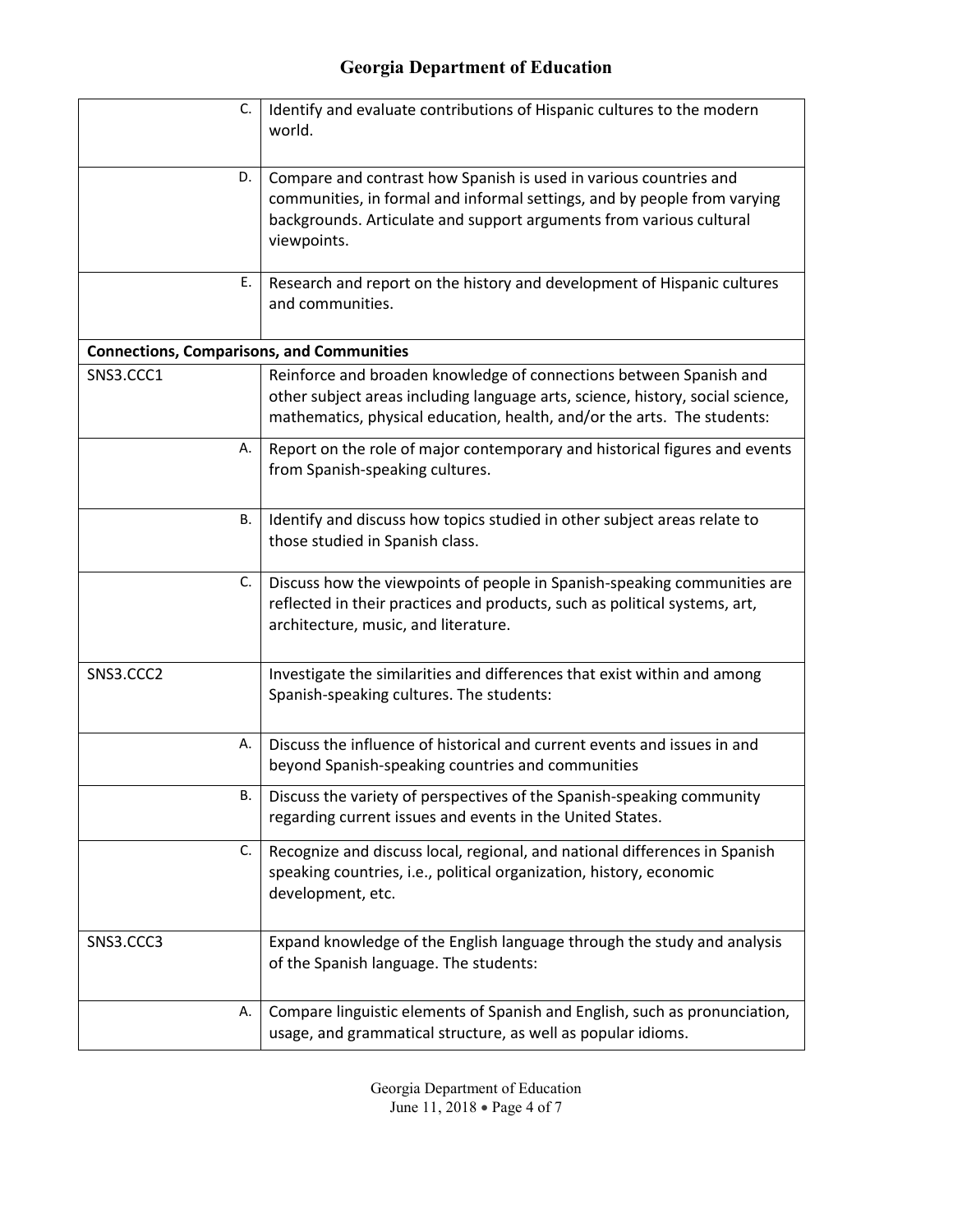| В.                                | Identify and use cognates to expand academic vocabulary in Spanish and<br>English.                                                                                                                   |
|-----------------------------------|------------------------------------------------------------------------------------------------------------------------------------------------------------------------------------------------------|
| SNS3. CCC4                        | Apply language skills and expand cultural understanding by accessing<br>information beyond the classroom setting for recreational, educational,<br>and occupational purposes. The students:          |
| А.                                | Discuss information acquired through the use of informational and<br>entertainment media and technology in Spanish.                                                                                  |
| B                                 | Locate and use resources in Spanish, such as individuals and organizations<br>accessible through the community or the Internet, to reinforce and extend<br>cultural understanding.                   |
| C.                                | Identify career paths that require or are enhanced by bilingualism. Students<br>should be able to articulate how being bilingual and biliterate can enhance<br>their chosen pathway or career field. |
| D.                                | Apply interpreting or translating skills to projects outside the language<br>classroom.                                                                                                              |
|                                   | Skills and Suggested Themes for Spanish for Native Speakers III                                                                                                                                      |
|                                   | Typical heritage or native learners of Spanish III will exhibit varying levels of proficiency. The following                                                                                         |
|                                   | lists should serve as a guide for instruction. Note that the Skills Developed List is referenced to the                                                                                              |
| with respect to topics listed.    | Georgia Standards of excellence, which may be used for further clarification. Local curricula may vary                                                                                               |
| <b>Skills developed in SNSIII</b> |                                                                                                                                                                                                      |
| SNS3.IP1A                         | Express needs and desires                                                                                                                                                                            |
| SNS3.IP1B                         | Share emotions and preferences                                                                                                                                                                       |
| NS2.IP1C                          | Elicit and express opinions and information                                                                                                                                                          |
| SNS3.IP1D                         | Exchange personal reactions to spoken and written information related to<br>Hispanic cultures.                                                                                                       |
| SNS3.IP2A                         | Participate in extended oral and written activities using the appropriate<br>tenses and discourse structures.                                                                                        |
| SNS3.IP2B                         | Exchange ideas clearly using level-appropriate language structures and<br>vocabulary                                                                                                                 |
| SNS3.IP2C                         | Use paraphrasing, circumlocution, body language, and other creative<br>means to convey and comprehend messages.                                                                                      |
| SNS3.IP2D                         | Use self-correction                                                                                                                                                                                  |
| SNS3.IP2E                         | Demonstrate Advanced-Low to Advanced-High proficiency in oral and<br>written exchanges with respect to pronunciation, intonation, and writing<br>mechanics.                                          |
| SNS3.INT1A                        | Identify main ideas, supporting details and various elements, such as plot,<br>theme, setting, and characters, from a variety of written texts.                                                      |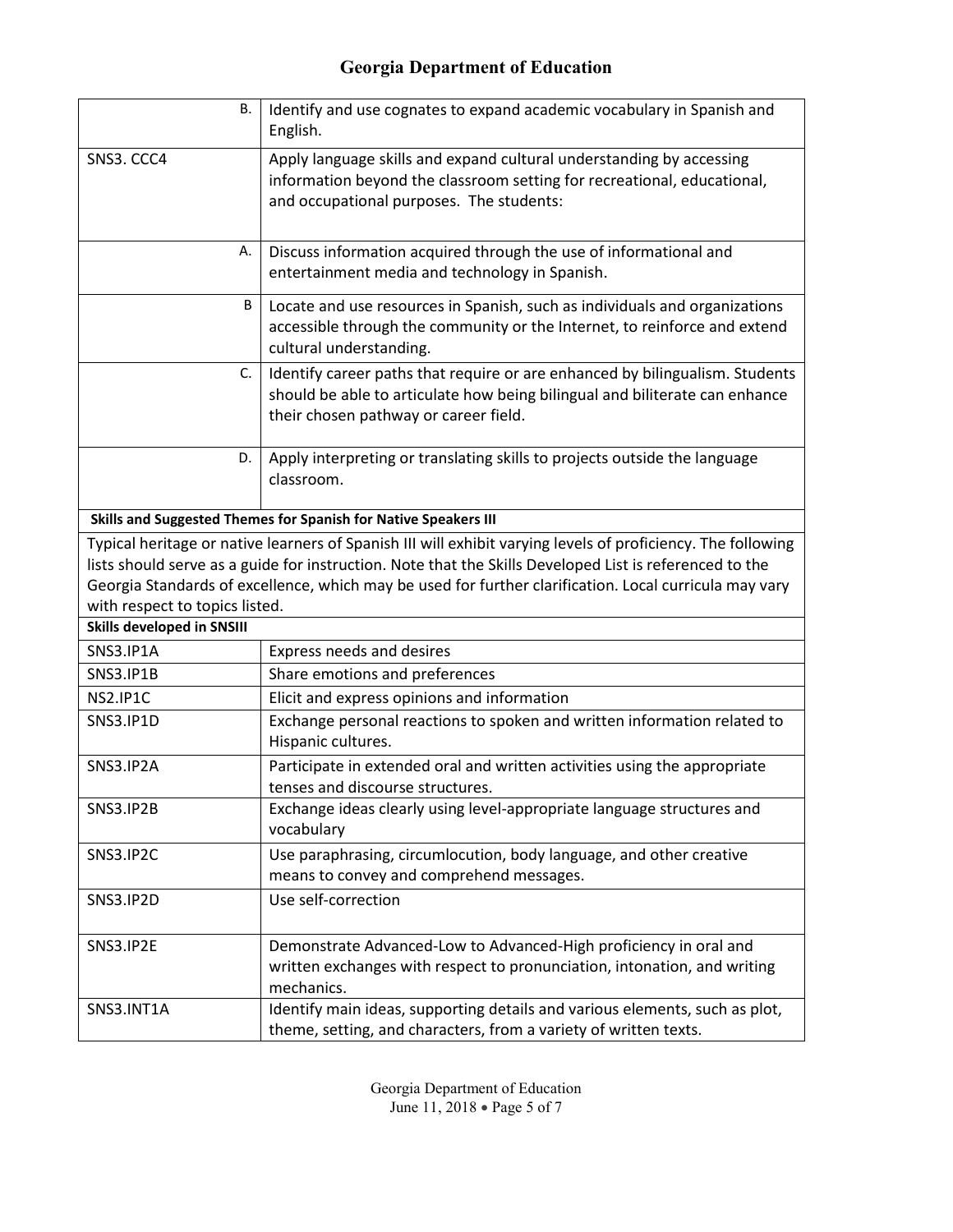| SNS3.INT1B        | Understand some subtleties of meaning, such as intent, humor, and tone,       |
|-------------------|-------------------------------------------------------------------------------|
|                   | in a variety of level-appropriate culturally authentic works in Spanish, such |
|                   | as radio and television segments or literary passages.                        |
|                   |                                                                               |
| SNS3.INT1C        | Comprehend and react to current events and issues presented through           |
|                   | print and electronic media                                                    |
| SNS3.INT1D        | Understand connected discourse.                                               |
| SNS3.INT1E        | Expand knowledge of academic and content-specific vocabulary in Spanish.      |
|                   |                                                                               |
| SNS3.INT1F        | Demonstrate Advanced-Low proficiency in listening, viewing and reading        |
|                   | comprehension.                                                                |
| <b>SNS3.INT1G</b> | Comprehend regional and other variations in spoken and written Spanish        |
|                   |                                                                               |
| <b>SNS3.P1A</b>   | Summarize and communicate main ideas and supporting details from a            |
|                   | variety of authentic language materials.                                      |
| <b>SNS3.P1B</b>   | Produce extended oral presentations using visual and technological support    |
|                   | as appropriate                                                                |
| <b>SNS3.P1C</b>   | Write organized compositions using visual and technological support as        |
|                   | appropriate.                                                                  |
| <b>SNS3.P1D</b>   | Demonstrate Advanced-Low proficiency in oral and written presentations        |
|                   | with respect to pronunciation, intonation, and writing mechanics.             |
| <b>SNS3.P2A</b>   | Prepare and present Hispanic poetry, skits or stories.                        |
| <b>SNS3.P2B</b>   | Prepare and present organized original essays, poetry, skits or stories in    |
|                   | Spanish.                                                                      |
| SNS3.PPP1A        | Participate in cultural events                                                |
|                   |                                                                               |
| SNS3.PPP1B        | Discuss cultural patterns of behavior and issues of Hispanic identity in the  |
|                   | modern world.                                                                 |
| SNS3.PPP1C        | Identify and evaluate contributions of Hispanic cultures to the modern        |
|                   | world.                                                                        |
| SNS3.PPP1D        | Compare and contrast how Spanish is used in various countries and             |
|                   | communities, in formal and informal settings, and by people from varying      |
|                   | backgrounds.                                                                  |
| SNS3.PPP1E        | Research and report on the history and development of Hispanic cultures       |
|                   | and communities.                                                              |
| SNS3.CCC1A        | Report on the role of major contemporary and historical figures and events    |
|                   | from Spanish-speaking cultures.                                               |
| SNS3.CCC1B        | Identify and discuss how topics studied in other subject areas relate to      |
|                   | those studied in Spanish class.                                               |
| SNS3.CCC1C        | Discuss how the viewpoints of people in Spanish-speaking communities are      |
|                   | reflected in their practices and products, such as political systems, art,    |
|                   | architecture, music, and literature.                                          |
| SNS3.CCC2A        | Discuss the influence of historical and current events and issues in and      |
|                   | beyond Spanish-speaking countries and communities.                            |

Georgia Department of Education June 11, 2018 • Page 6 of 7